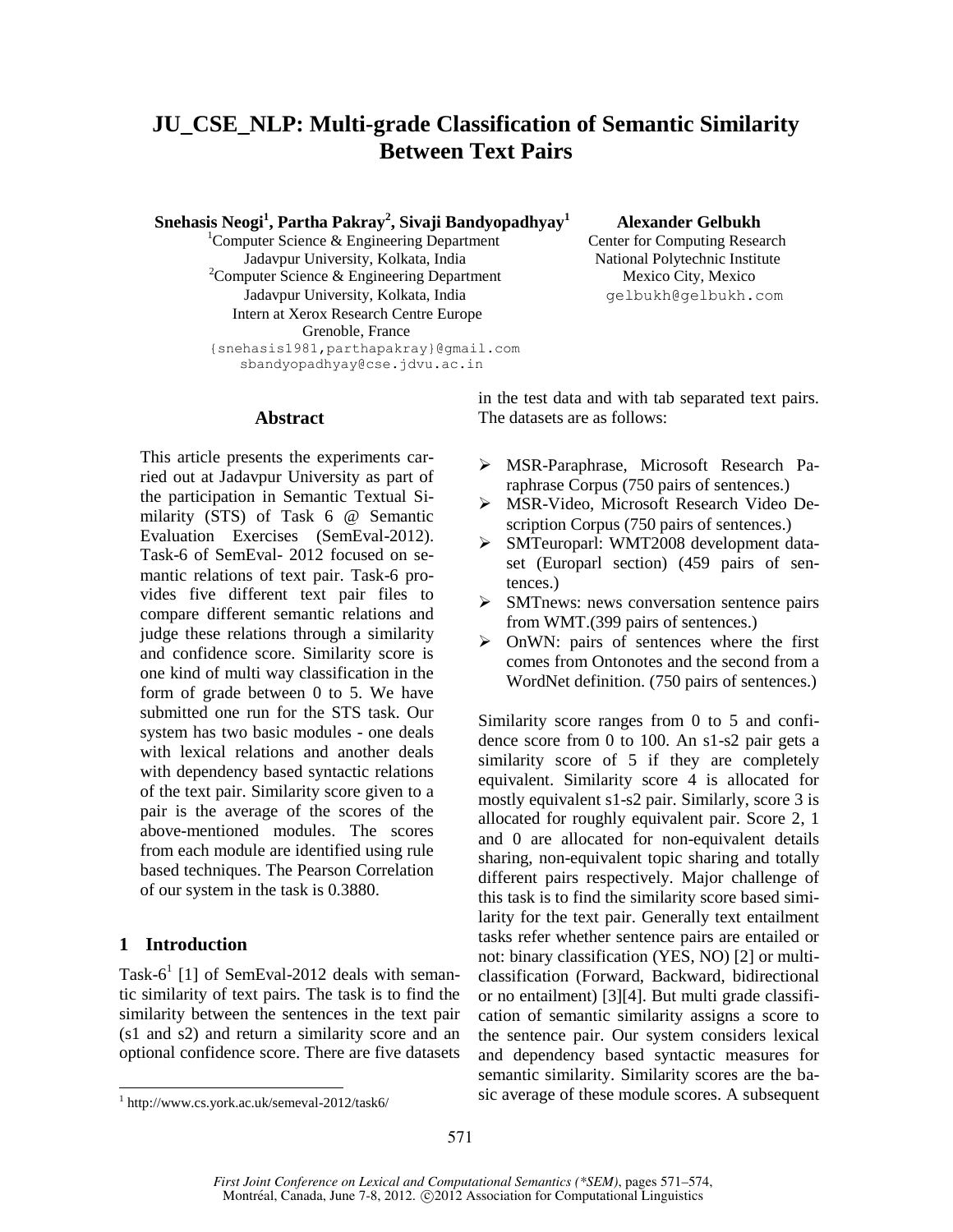section describes the system architecture. Section 2 describes JU\_NLP\_CSE system for STS task. Section 3 describes evaluation and experimental results. Conclusions are drawn in Section 4.

# **2 System Architecture**

The system of Semantic textual similarity task has two main modules: one is lexical module and another one is dependency parsing based syntactic module. Both these module have some preprocessing tasks such as stop word removal, coreference resolution and dependency parsing etc. Figure 1 displays the architecture of the system.



Figure 1: System Architecture

# **2.1 Pre-processing Module**

The system separates the s1-s2 sentence pairs contained in the different STS task datasets. These separated pairs are then passed through the following sub modules:

**i. Stop word Removal**: Stop words are removed from s1 - s2 sentence pairs.

**ii. Co-reference**: Co-reference resolutions are carried out on the datasets before passing through the TE module. The objective is to increase the score of the entailment percentage. A word or phrase in the sentence is used to refer to an entity introduced earlier or later in the discourse and both having same things then they have the same referent or co reference. When the reader must look back to the previous context, reference is called "*Anaphoric Reference*". When the reader must look forward, it is termed "*Cataphoric Reference*". To address this problem we used a tool called Java $RAP^2$  (A java based implementation of Anaphora Procedure (RAP) - an algorithm by Lappin and Leass (1994)).

**iii. Dependency Parsing**: Separated s1 – s2 sentences are parsed using Stanford dependency parser<sup>3</sup> to produce the dependency relations in the texts. These dependency relations are used for WordNet based syntactic matching.

# **2.2 Lexical Matching Module**

In this module the TE system calculates different matching scores such as  $N - Gram$  match, Text Similarity, Chunk match, Named Entity match and POS match.

**i. N-Gram Match module**: The N-Gram match basically measures the percentage match of the unigram, bigram and trigram of hypothesis present in the corresponding text. These scores are simply combined to get an overall  $N - Gram$ matching score for a particular pair.

**ii. Chunk Match module:** In this sub module our system evaluates the key NP-chunks of both text (s1) and hypothesis (s2) using NP Chunker v1.1<sup>3</sup> (The University of Sheffield). The hypothesis NP chunks are matched in the text NP chunks. System calculates an overall value for the chunk matching, i.e., number of text NP chunks that match the hypothesis NP chunks. If the chunks are not similar in their surface form then our system goes for wordnet synonyms matching for the words and if they match in wordnet synsets information, it will be encountered as a similar chunk. WordNet [5] is one of most important resource for lexical analysis. The WordNet 2.0 has been used for WordNet based chunk matching. The API for WordNet Searching  $(JAWS)^4$  is an API that provides Java applications with the ability to retrieve data from the WordNet synsets.

**iii. Text Similarity Module:** System takes into consideration several text similarities calculated

l

<sup>2</sup> http://aye.comp.nus.edu.sg/~qiu/NLPTools/JavaRAP.html

<sup>3</sup> http://www.dcs.shef.ac.uk/~mark/phd/software/

<sup>4</sup> http://lyle.smu.edu/~tspell/jaws/index.html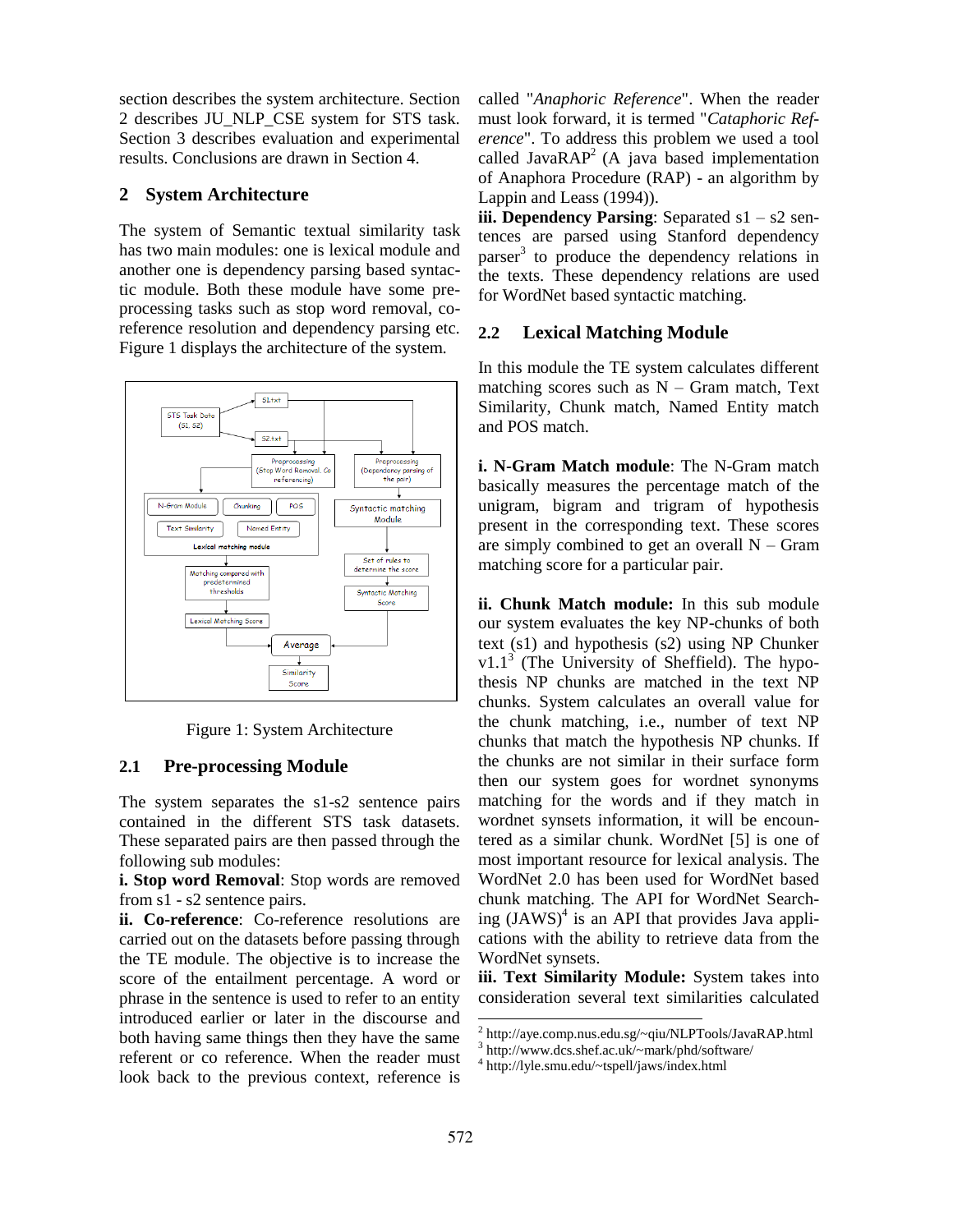over the s1-s2 pair. These text similarity values are summed up to produce a total score for a particular s1-s2 pair. Major Text similarity measures that our system considers are:

- ➢ *Cosine Similarity*
- ➢ *Lavenstine Distance*
- ➢ *Euclidean Distance*
- ➢ *MongeElkan Distance*
- ➢ *NeedlemanWunch Distance*
- ➢ *SmithWaterman Distance*
- ➢ *Block Distance*
- ➢ *Jaro Similarity*
- ➢ *MatchingCoefficient Distance*
- ➢ *Dice Similarity*
- ➢ *OverlapCoefficient*
- ➢ *QGrams Distance*

**iv. Named Entity Matching: I**t is based on the detection and matching of Named Entities in the s1-s2 pair. Stanford Named Entity Recognizer<sup>5</sup> is used to tag the named entities in both s1 and s2. System simply maps the number of hypothesis (s2) NEs present in the text (s1). A score is allocated for the matching.

*NE\_match = (Number of common NEs in Text and Hypothesis) / (Number of NE in Hypothesis).*

**v. Part –of – Speech (POS) Matching:** This module basically deals with matching the common POS tags between s1 and s2 sentences. Stanford POS tagger $<sup>6</sup>$  is used to tag the part of</sup> speech in both s1 and s2. System matches the verb and noun POS words in the hypothesis that match in the text. A score is allocated based on the number of POS matching.

*POS\_match = (Number of common verb and noun POS in Text and Hypothesis) / (Total number of verb and noun POS in hypothesis).*

System calculates the sum of the entire sub module (modules described in section 2.2) scores and forms a single percentage score for the lexical matching. This score is then compared with some predetermined threshold value to assign a final lexical score for each pair. If percentage value is

 $\overline{a}$ 

above 0.80 then lexical score 5 is allocated. If the value is between 0.60 to 0.80 then lexical score 4 is allocated. Similarly, lexical score 3 is allocated for percentage score of 0.40 to 0.60 and so on. One lexical score is finally generated for each text pair.

### **2.3. Syntactic Matching Module:**

TE system considers the preprocessed dependency parsed text pairs  $(s1 - s2)$  and goes for word net based matching technique. After parsing the sentences, they have some attributes like subject, object, verb, auxiliaries and prepositions tagged by the dependency parser tag set. System uses these attributes for the matching procedure and depending on the nature of matching a score is allocated to the s1-s2 pair. Matching procedure is basically done through comparison of the following features that are present in both the text and the hypothesis.

- *Subject – Subject comparison.*
- *Verb – Verb Comparison.*
- *Subject – Verbs Comparison.*
- *Object – Object Comparison.*
- *Cross Subject – Object Comparison.*
- *Object – Verbs Comparison.*
- *Prepositional phrase comparison.*

Each of these comparisons produces one matching score for the s1-s2 pair that are finally combined with previously generated lexical score to generate the final similarity score by taking simple average of lexical and syntactic matching scores. The basic heuristics are as follows:

(i) If the feature of the text (s1) directly matches the same feature of the hypothesis (s2), matching score 5 is allocated for the text pair.

(ii) If the feature of either text  $(s1)$  or hypothesis (s2) matches with the wordnet synsets of the corresponding text (s1) or hypothesis (s2), matching score 4 is allocated.

(iii) If wordnet synsets of the feature of the text (s1) match with one of the synsets of the feature of the hypothesis (s2), matching score 3 is given to the pair.

(iv) If wordnet synsets of the feature of either text (s1) or hypothesis (s2) match with the synsets of the corresponding text (s1) or hypothesis (s2) then matching score 2 is allocated for the pair.

<sup>5</sup> http://nlp.stanford.edu/software/CRF-NER.shtml

<sup>6</sup> http://nlp.stanford.edu/software/tagger.shtml